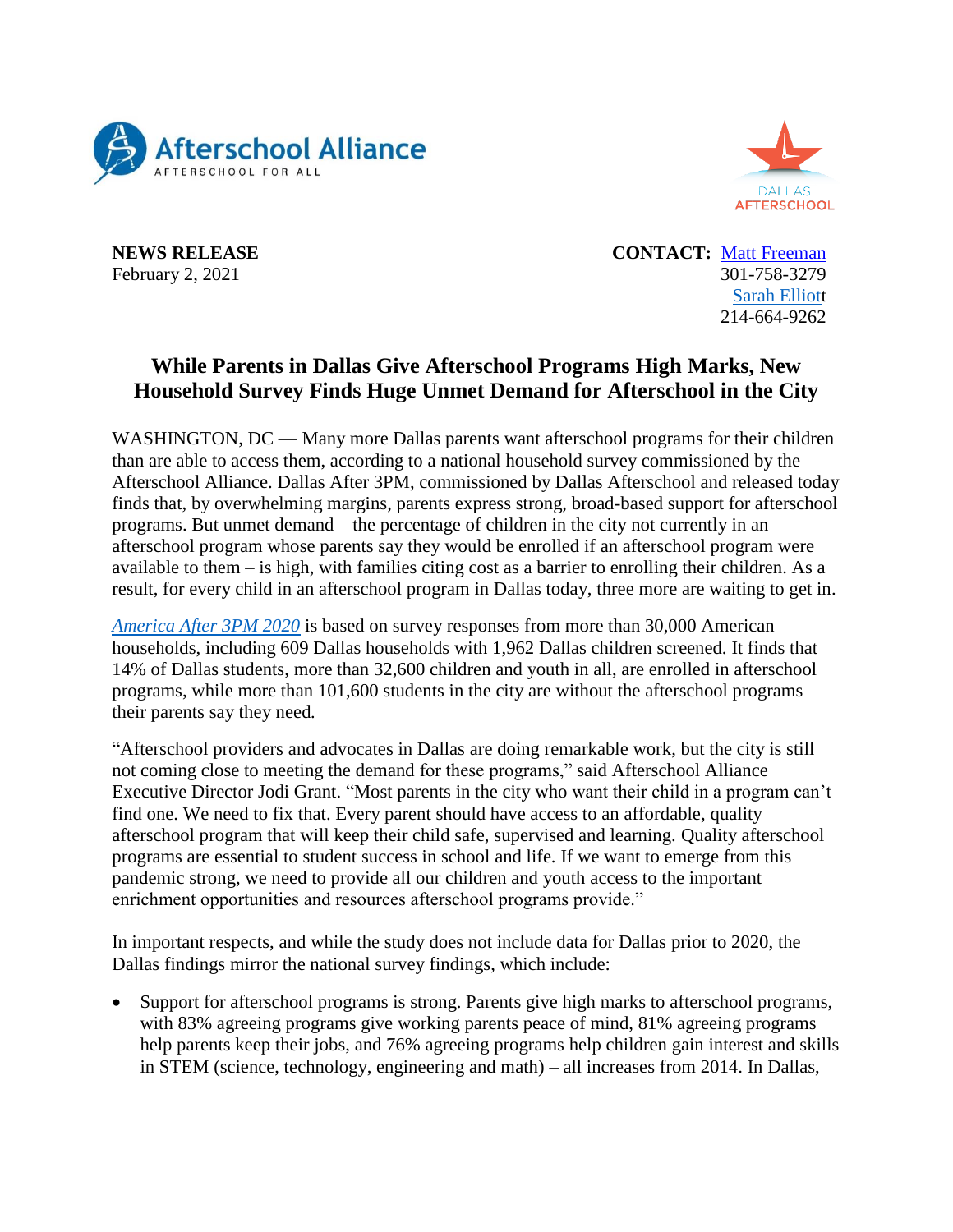support is also high, with 81% of parents agreeing that programs give working parents peace of mind, and 85% agreeing that programs help parents keep their jobs.

- Unmet demand for afterschool programs is soaring. Demand has grown 60% nationally since 2004, from 15.3 million children (30% of non-participants) waiting to get into a program in 2004 to 18.4 million children (38%) in 2009 to 19.4 million children (41%) in 2014 to 24.6 million children (50%) in 2020. In Dallas, 101,625 students are without the afterschool programs their parents say they need today.
- Cost and access are barriers to participation, and inequities persist. Fifty-seven percent of parents report that cost is a barrier to enrolling their child in an afterschool program. Access (lack of a safe way for their child to get to and come back from a program) is a barrier for 53%. Both are significant increases from 2014. In Dallas, these numbers are even higher, with 69% of parents reporting that cost is a barrier, which is likely attributable to the survey finding that the average weekly cost in Dallas is \$120, approximately 40% higher than the average cost overall in Texas.
- Eighty-seven percent of parents favor public funding for programs that provide afterschool opportunities to students in communities that have few opportunities for children and youth. Support crosses demographic and political divides, with 91% of parents who identify as Democratic, 87% of those who identify as Independent, and 85% of parents who identify as Republican in favor of public funding. Support in Dallas is similarly high with 84% of parents favoring public funding for afterschool programming.

"It is great news that 92% of Dallas parents are satisfied with their child's afterschool program," said Christina K. Hanger, Chief Executive Officer of Dallas Afterschool. "Also encouraging is the overwhelming support for public funding of afterschool, with 84% of Dallas parents expressing support. We intend to continue the progress to make afterschool programs available to all children and youth, in Dallas and across Texas. Students and families need afterschool programs now more than ever, since the pandemic has changed school schedules, disrupted our economy, and put many children and youth at risk. It's essential that we address the unmet need for afterschool programs in Dallas and across Texas right away."

The national, Texas, and Dallas *America After 3PM 2020* reports, fact sheets, and accompanying data, are available at [afterschoolalliance.org.](http://afterschoolalliance.org/)

Findings from *America After 3PM 2020* are based on a nationally representative survey of randomly selected adults who live in the United States and are the parent or guardian of a schoolage child who lives in their household. A total of 31,055 households were surveyed in English or Spanish, and a subset of households (14,391 respondents) answered follow-up questions regarding afterschool experiences or barriers to participation in afterschool, as well as perceptions of afterschool programs. Data from interviews are weighted on race and income within states and by state population. The overall margin of error for child-level and householdlevel data is +/- < 1 %. The survey included at least 200 interviews in every state and the District of Columbia. Data were collected between January 27 and March 17, 2020, by Edge Research. In Dallas, oversample specific responses were collected between April 28 and May 5, 2020.